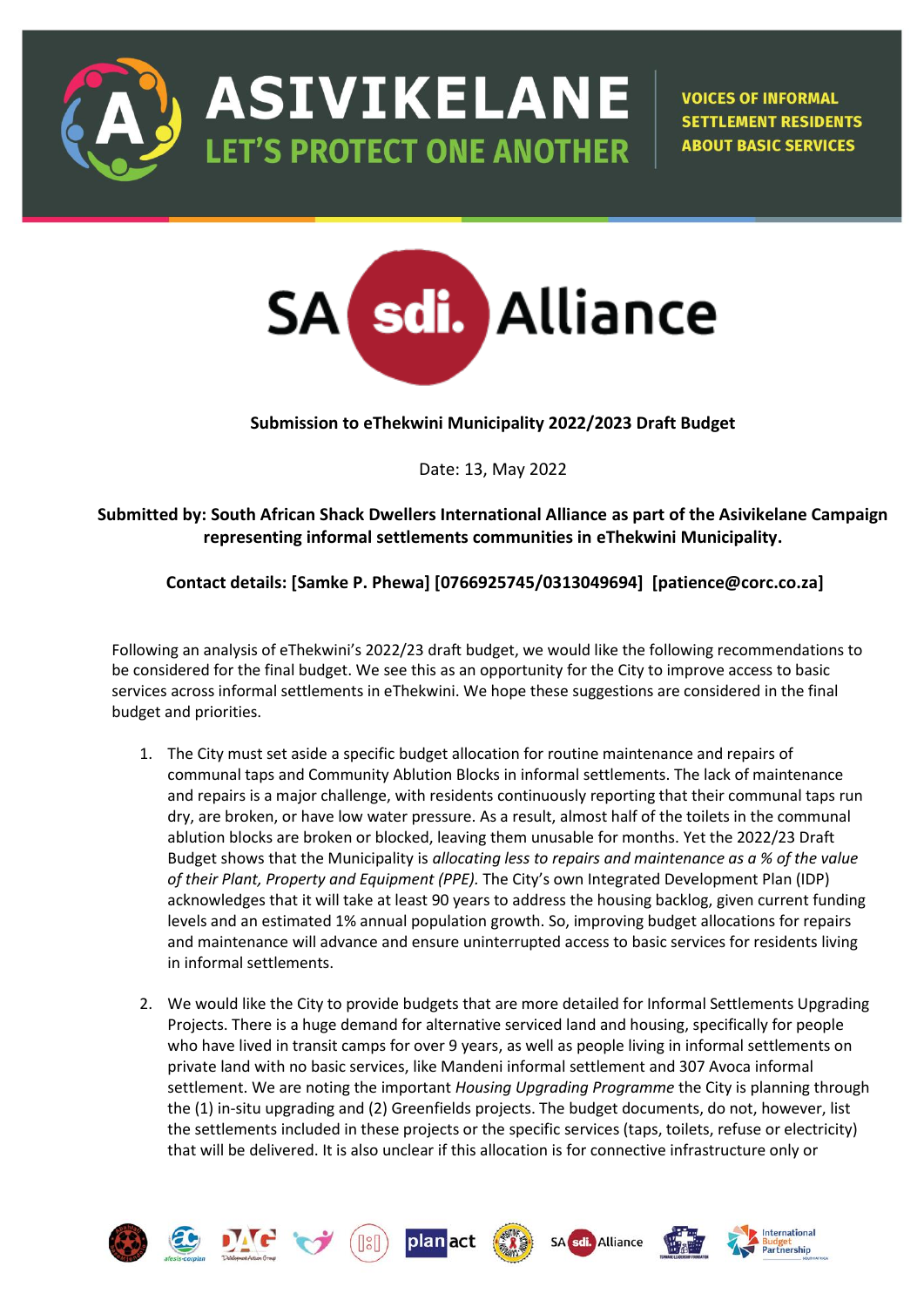includes installation of the top structures. These details will enable us to monitor budget implementation with the City during the coming financial year.

- 3. We demand detailed budget information for the delivery of new services like water and sanitation infrastructure for informal settlements that do not have any. Several informal settlements do not have access to toilets at all and others have fewer toilets than the stipulated household to toilet ratio. While there are numerous capital projects in the Human Settlements and Engineering Unit's budgets, no information is given on what will be delivered on the ground, and in many cases, it is unclear which informal settlements will benefit from a specific project.
- 4. The City must reconsider the significant decrease in the budget allocation for Community Ablution Blocks (CABS). In the draft Medium Term Revenue and Expenditure Framework (MTREF), the allocation for this project has decreased by almost 50% from R20 million in 2021/22 to R10.8 million in 2022/23. This will negatively impact access to sanitation in informal settlements. We would like the budget to increase.
- 5. The City must improve service delivery monitoring, contract management, oversight of outsourced service providers and strengthen the role of residents in service delivery monitoring.
- 6. The City must increase the budget and improve contract monitoring for refuse removal in informal settlements. While the Metro shows no backlogs for refuse removal, many residents have consistently indicated that they do not receive a refuse removal service. We also know that several settlements receive an irregular or inconsistent service. We request additional budget allocations to enable increases in personnel numbers, the number of refuse removal trucks and frequency of collections to ensure that all dumping sights in informal settlements are thoroughly cleared. In addition to serving residents, this will also limit the creation of further "illegal" dumping sites.
- 7. The City must put aside specific budget allocation for programs that enhance livelihood opportunities for residents in informal settlements. These could support communities who have already started food gardening projects; early childhood centres; soup kitchens; provide minor repairs and maintenance of infrastructure etc.
- 8. Our analysis focused on the budget allocations for basic service delivery to informal settlements and this informed our recommendations. But, in the light of the recent floods, we would urge the Metro to consider if it has budgeted adequately for responding to emergency or unforeseen natural disasters such as storms, floods and fires. The recent flooding has left many residents without access to basic services. It also showed poor coordination in the provision of shelter or alternative accommodation, and that informal settlements are poorly connected to stormwater infrastructure and fire hydrants.

# **A. Asivikelane assessment of informal settlements services in eThekwini**

Recently, SASDI along with the International Budget Partnership South Africa (IBP South Africa) and other partner organisations formed the Asivikelane campaign. $1$  This initiative supports informal settlement communities to monitor water, sanitation and refuse collection and to engage with their metro about these services. The objective of the initiative is to give a voice to informal settlement residents in South Africa's major cities who face severe basic service shortages.

<sup>1</sup> https://asivikelane.org/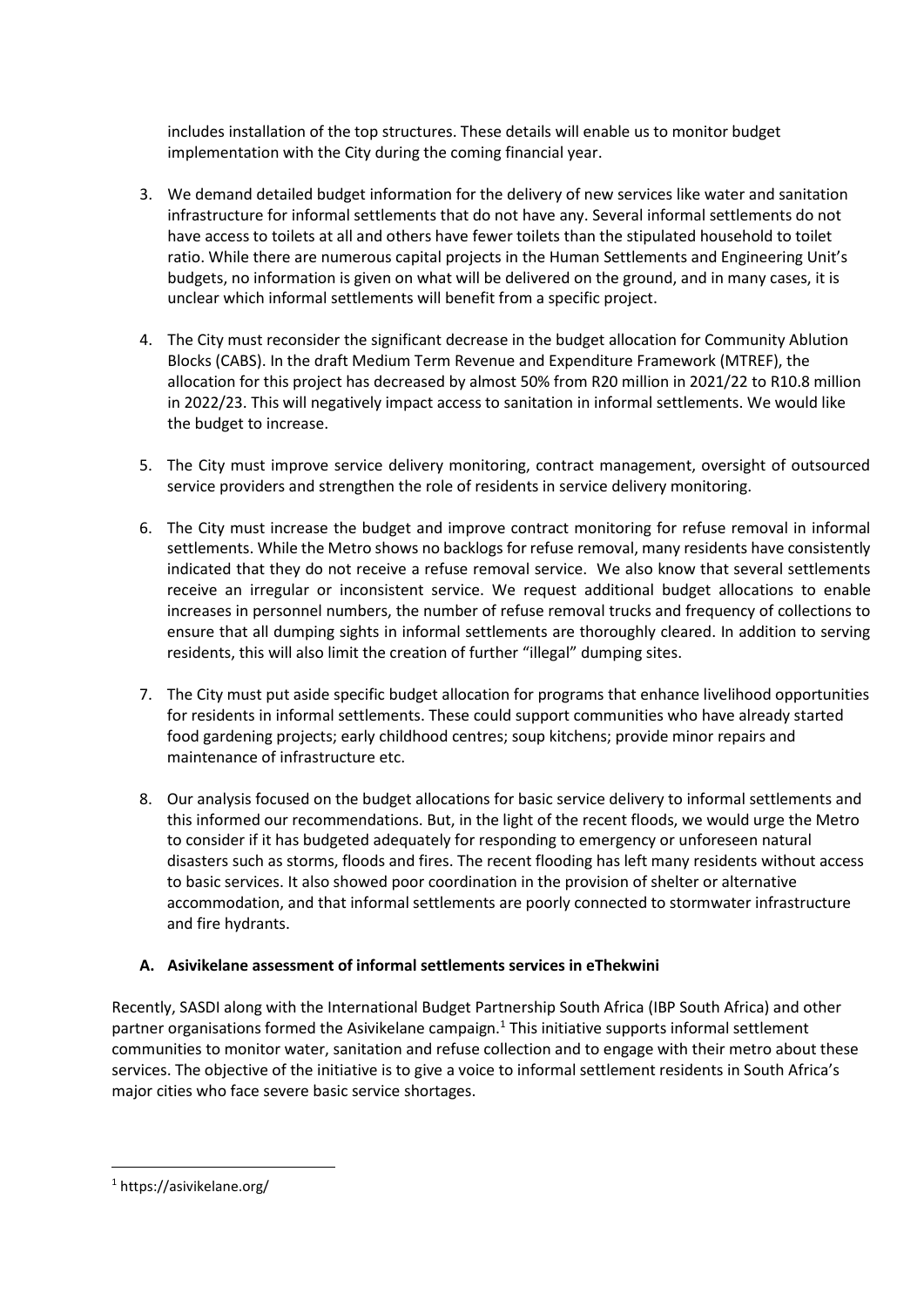#### **Service delivery challenges experienced by eThekwini informal settlement residents**

Evidence collected by the Asivikelane campaign shows that residents living in informal settlements face several service delivery challenges.

#### *Insufficient water supply*

In April 2022, 66% of residents participating in Asivikelane said that they did not have enough water in the previous week. About 15% of residents reported that they do not have any access to water.

The majority of residents rely on communal taps and many reported that that there are not enough taps in their settlements; many taps and pipes are broken; the water pressure is low; and the supply is sometimes interrupted.

#### *Inadequate access to sanitation*

While 6% of residents do not have access to a toilet, a further 24% said that they had to dig their own pit toilets because they do not have access to municipal-provided sanitation.

More than half of residents use communal ablution blocks. Residents experience many challenges with these facilities, with broken and blocked toilets the most common. In some settlements toilets have been closed for months because of these issues.

In addition, in April 2022, 45% of residents who use communal toilets said their toilets were not cleaned in the previous seven days.

#### *Lack of access to waste removal services*

Waste collection is also a challenge, with 21% of residents saying in April 2022 that they do not receive such a service. A further 33% reported that although their waste is collected, it happens irregularly.

#### *Public lighting and electricity*

In August 2022, three-quarters of residents said that there is not enough public lighting in their settlement, with many saying that there are no streetlights at all. The lack of public lighting poses a safety risk to especially women and children and therefore reduces the accessibility of the communal ablution blocks.

#### *Inadequate repairs and maintenance*

The lack of maintenance and repairs is a major challenge in eThekwini's informal settlements, with residents continuously reporting that they cannot use toilets or do not have enough water because of broken toilets and taps.

In March 2022, 42% of residents said that their broken tap or toilet was never fixed after they reported it to the Metro. A further 42% said that it took more than a week for broken taps or toilets to be fixed.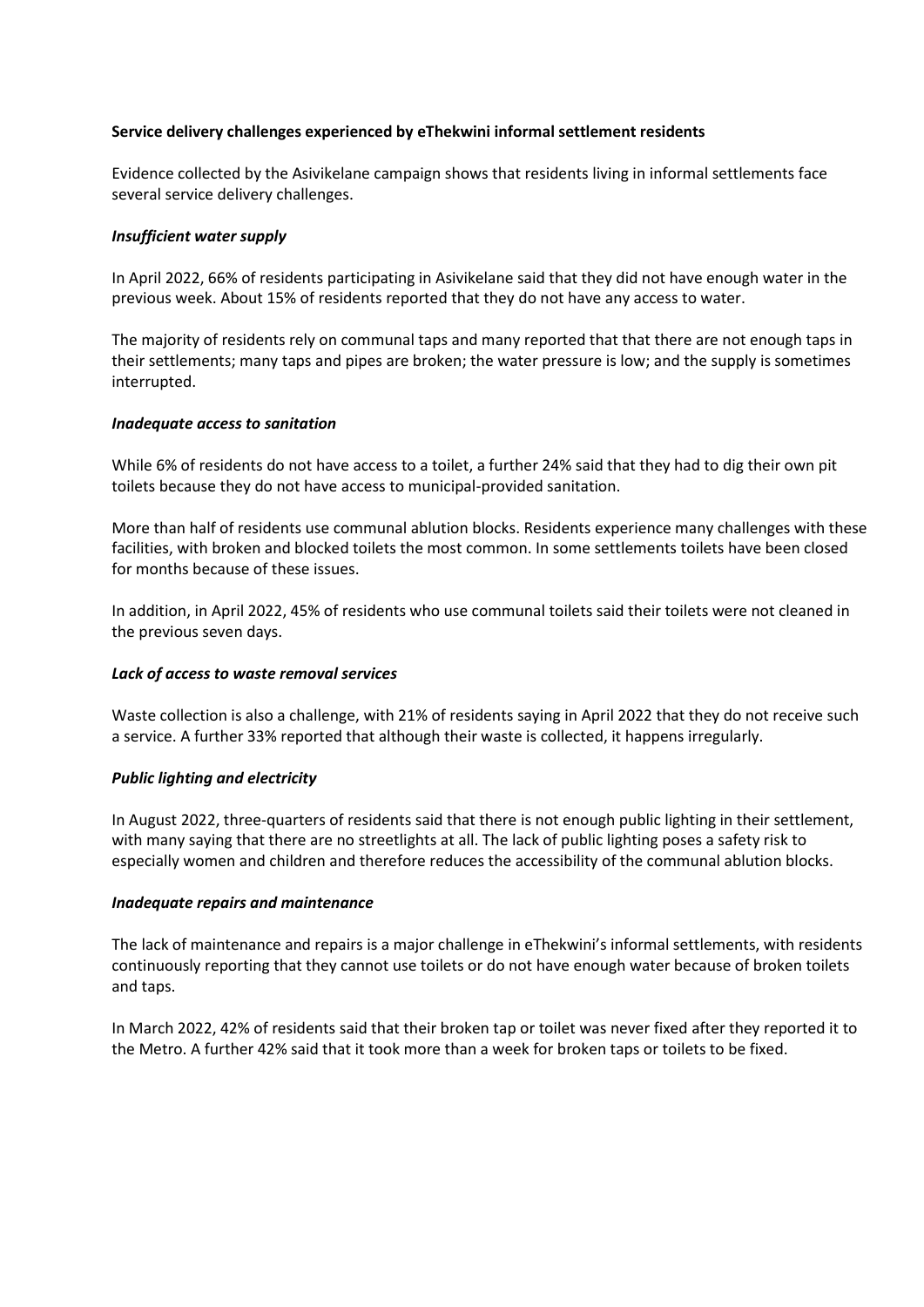### *Fault reporting response times*

| In a week or less     | 6%   |
|-----------------------|------|
| In a month or less    | 22%  |
| Between 1 to 3 months | 20%  |
| Never                 | 42%  |
| I don't know          | 9%   |
| Total                 | 100% |

### B. **The delivery of basic services to the eThekwini metro's informal settlements: What is the draft 2022/23 Budget telling us?**

### **1. Basic services backlog in eThekwini**

According to the 2022/23 draft Integrated Development Plan (IDP), at the end of April 2021 the housing backlog in the Metro stood at 468 000 dwellings, with 314 000 (or 67%) of these households living in urban and suburban informal settlements. The IDP further states that it will take over 90 years to address the housing backlog, given current funding levels and an estimated 1% annual population growth.<sup>2</sup>

The IDP also shows the backlogs for basic services (see Table 1 below). The backlogs are given per "consumer units". While the IDP does not provide a definition of consumer units, it is safe to assume that, like the housing backlog, the services backlogs include informal settlement households, as well as households living in backyards and traditional dwellings. The backlogs below confirm the evidence from Asivikelane, except for refuse removal. While the Metro shows no backlogs for refuse removal, more than 20% of residents who participated in Asivikelane in April 2022 indicated that they do not receive a refuse removal service.

The Metro's own information confirms the severity of the basic service backlog. It estimates that with its current budget allocations, it will take 27-47 years to provide all households with electricity, 63-94 years to provide all households with water, and a massive 99-148 years to ensure that all households have access to sanitation.

| <b>Basic Service</b> | <b>Existing backlog</b><br>(consumer units) | <b>Delivery ranges</b><br>per annum | Timeframe to<br>address backlog<br>based on current<br>funding levels |
|----------------------|---------------------------------------------|-------------------------------------|-----------------------------------------------------------------------|
| Water                | 187 790                                     | $2000 - 3000$                       | 63 - 94 years                                                         |
| Sanitation           | 296 133                                     | $2000 - 3000$                       | $99 - 148$ years                                                      |
| Electricity          | 374 544                                     | 8 000 - 14 000                      | 27 - 47 years                                                         |
| Refuse removal       |                                             | $1500 - 2000$                       | 0 years                                                               |

#### **Table 1: Basic services backlogs in eThekwini, at December 2021**

*Source:* eThekwini Municipality. 2022. **Integrated Development Plan 2022/23 to 2026/27. 2022/23 Review.** Available online [http://www.durban.gov.za/City\\_Government/City\\_Vision/IDP/Documents/IDP5YearPlan2022\\_23.pdf . P](http://www.durban.gov.za/City_Government/City_Vision/IDP/Documents/IDP5YearPlan2022_23.pdf%20.)age 530

In addition to the backlog, inadequate repairs and maintenance of existing taps and toilets is making the situation even worse. Over the last two years, residents who participate in the Asivikelane initiative have consistently reported that broken and leaking taps, pipes and toilets prevent them from accessing adequate

<sup>2</sup> eThekwini Municipality. 2022. **Integrated Development Plan 2022/23 to 2026/27. 2022/23 Review.** Available online [http://www.durban.gov.za/City\\_Government/City\\_Vision/IDP/Documents/IDP5YearPlan2022\\_23.pdf Page 2](http://www.durban.gov.za/City_Government/City_Vision/IDP/Documents/IDP5YearPlan2022_23.pdf%20Page)22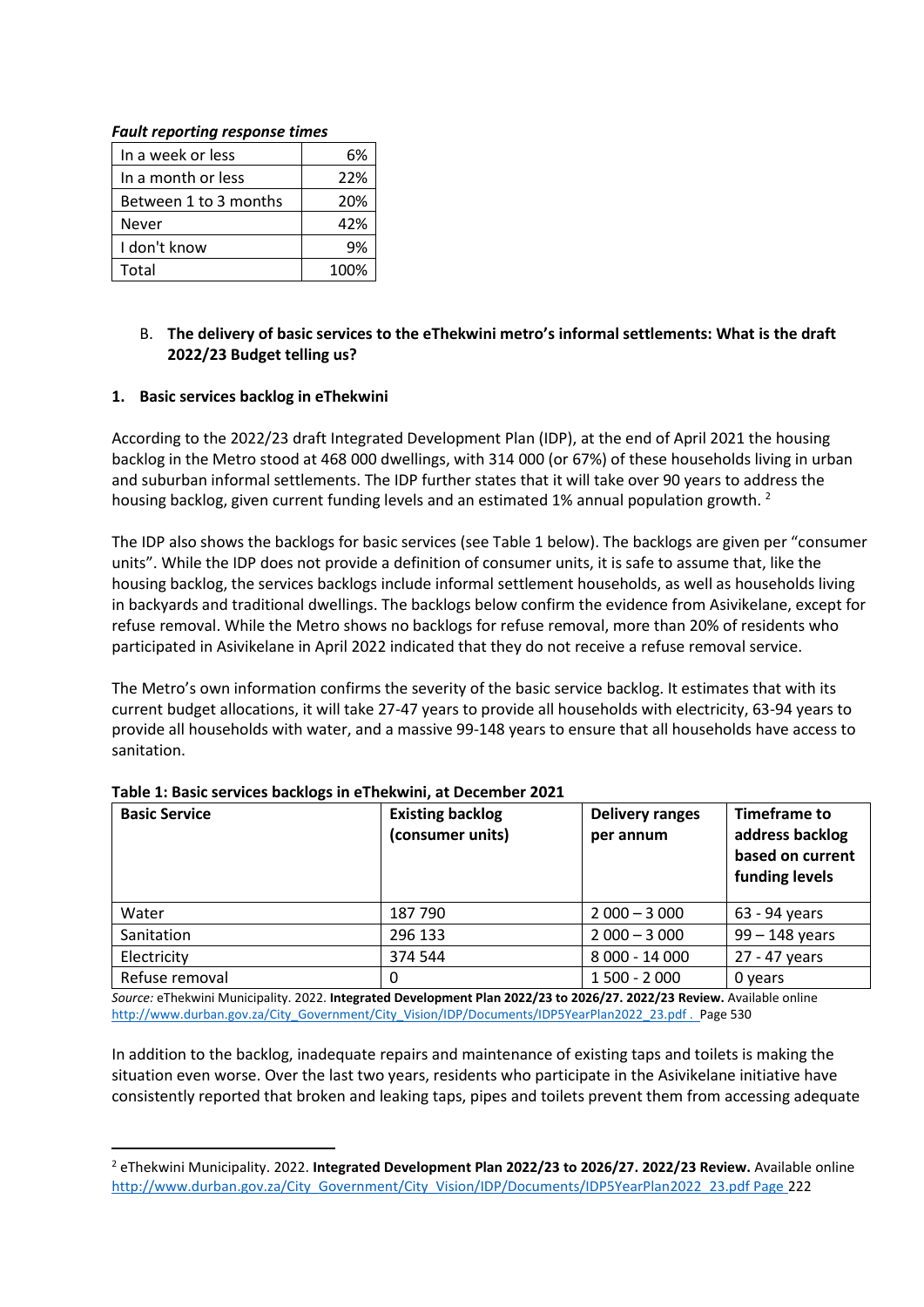water and sanitation. In March 2022, 42% of residents said the Metro never fixes their broken taps or toilets. A further 42% said that repairs take between a week and 3 months.

### **2. The Metro's approach to the delivery of basic services to informal settlements**

The eThekwini metro uses two main programmes to deliver basic services to informal settlement residents.<sup>3</sup> The *Housing Upgrading Programme* provides serviced sites and top structures in two different ways: (1) insitu upgrading where informal settlements are upgraded in their current sites and (2) Greenfields projec Improve service delivery monitoring, contract management and oversight of service providers. Ensure you strengthen the role of residents in monitoring its, where informal settlement residents are relocated and receive serviced site and top structures on vacant sites.

The Metro recognises, however, that a relatively small number of households are benefiting from these housing upgrading programmes, and that this programme will also take too long to address the housing backlog. It is therefore attempting to upscale its *Incremental Services to Informal Settlements Programme,*  the second main programme delivering basic services to informal settlements. The IDP states that it is the Metro's "intention" to scale up these incremental services to as many as 10 000 households per year over the next few years.

The Incremental Service Programme provides interim basic services to settlements which are in the Metro's Housing Plan, but not scheduled to receive full serviced sites or top structures in the short term. It should be noted that settlements that *have* been identified for relocation will not benefit from this programme and will not be provided with incremental services in the interim. The package of interim services includes:

- communal ablution blocks that provide water and sanitation services
- basic road networks and footpaths with storm water controls
- electricity connections
- refuse removal services

The communal ablution blocks provide toilets, shower and clothes washing facilities and are connected to the municipal sewerage system. In areas where a connection to the sewerage system is unavailable, sanitation is provided by a toilet block with toilets and urinals only with no water supply. Such toilets are each connected to its own Ventilated Improved Pit (VIP) toilet. According to the draft 2022/23 IDP, the basic levels of access to water and sanitation are a standpipe for water and an ablution block/toilet, within 200 metres of each household's stand.<sup>4</sup>

The basic levels of access to electricity and refuse removal for informal settlements are less specific, but appear to be connection to the main electricity supply and a weekly waste removal service.<sup>5</sup>

While the draft 2022/23 IDP provides information on the Metro's approach to the delivery of basic services to informal settlements, the draft IDP does not provide any information on the number or the specific informal settlements that are going to benefit from the programmes described above.

# **3. Evidence from the Metro's 2022/23 draft budget**

<sup>3</sup> eThekwini Municipality. 2022. **Integrated Development Plan 2022/23 to 2026/27. 2022/23 Review.** Available online [http://www.durban.gov.za/City\\_Government/City\\_Vision/IDP/Documents/IDP5YearPlan2022\\_23.pdf Pages](http://www.durban.gov.za/City_Government/City_Vision/IDP/Documents/IDP5YearPlan2022_23.pdf%20Pages%20230) 230, 526, 527

<sup>4</sup> eThekwini Municipality. 2022. **Integrated Development Plan 2022/23 to 2026/27. 2022/23 Review.** Available online [http://www.durban.gov.za/City\\_Government/City\\_Vision/IDP/Documents/IDP5YearPlan2022\\_23.pdf P](http://www.durban.gov.za/City_Government/City_Vision/IDP/Documents/IDP5YearPlan2022_23.pdf)age 221 <sup>5</sup> eThekwini Municipality. 2022. **Integrated Development Plan 2022/23 to 2026/27. 2022/23 Review.** Available online

[http://www.durban.gov.za/City\\_Government/City\\_Vision/IDP/Documents/IDP5YearPlan2022\\_23.pdf P](http://www.durban.gov.za/City_Government/City_Vision/IDP/Documents/IDP5YearPlan2022_23.pdf)ages 541, 544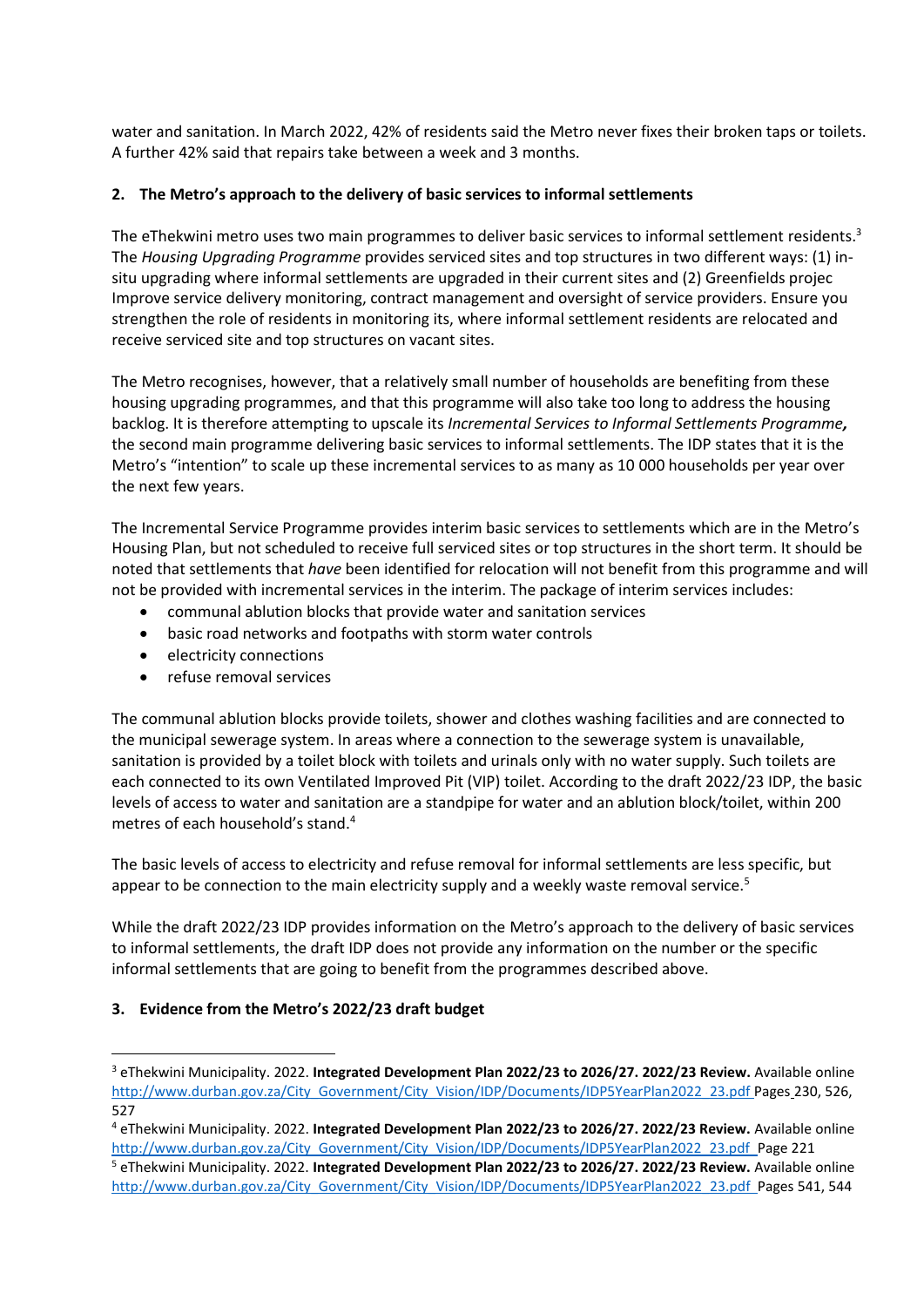# *3.1 Budget allocations for the provision of Incremental Services*

The draft 2022/23 budget itself does not provide a total budget for the provision of basic services as part of the *Incremental Services to Informal Settlements Programme*. We attempted to identify projects and budget items in the metro's draft capital budget, which could possibly be part of this programme. Table 2 shows the names of these projects as well as the budget allocations for the current financial year (2021/22) and the draft allocations for 2022/23. As discussed in detail below the table, the metro is planning to spend less money on these projects in 2022/23, which doesn't support its intention to "scale up" the provision of incremental services.

| <b>Department</b>                  | Project                                                                 | 2021/22<br><b>Final budget</b> | 2022/23<br><b>Draft budget</b> | % change<br>$2021/22 -$<br>2022/23 | 2023/24<br><b>Draft</b><br>budget | 2024/25<br><b>Draft</b><br>budget |
|------------------------------------|-------------------------------------------------------------------------|--------------------------------|--------------------------------|------------------------------------|-----------------------------------|-----------------------------------|
| <b>R</b> thousand                  |                                                                         |                                |                                |                                    |                                   |                                   |
| Trading<br>Service:<br>Electricity | Informal<br><b>Settlements</b><br>(Sundry EFA<br>informal block<br>sum) | 40 000                         | 25 000                         | $-38%$                             | 30 000                            | 30 000                            |
| Trading<br>Service:<br>Electricity | Ablution<br>floodlights                                                 | 200                            | 200                            | No change                          | 400                               | 412                               |
| Trading<br>Service:<br>Electricity | Ablution solar<br>lighting                                              | 500                            | 500                            | No change                          | 1 0 0 0                           |                                   |
| Trading<br>Service:<br>Sanitation  | Community<br><b>Ablution Blocks</b>                                     | 20 000                         | 10 800                         | $-46%$                             | 20 234                            | 124                               |

#### **Table 2: Possible projects under the Incremental Services to Informal Settlements Programme**

*Source: eThekwini Municipality. 2021. Medium Term Revenue and Expenditure Framework 2021/22 to 2023/24. Available online [http://www.durban.gov.za/Resource\\_Centre/reports/Documents/EthekwiniMunicipality\\_202122\\_MediumTermBudgetFinal.pdf](http://www.durban.gov.za/Resource_Centre/reports/Documents/EthekwiniMunicipality_202122_MediumTermBudgetFinal.pdf)* ; *eThekwini Municipality. 2022. Medium Term Revenue and Expenditure Framework 2022/23 to 2024/25. Available online. [http://www.durban.gov.za/Resource\\_Centre/reports/Budget/Documents/2022-2023b.pdf](http://www.durban.gov.za/Resource_Centre/reports/Budget/Documents/2022-2023b.pdf)*

The *Informal Settlements (Sundry EFA informal block sum)* project provides electricity to informal settlements and the budget for this project has decreased by 38% from R40 million in 2021/22 to R25 million in 2022/23. The budget also does not provide any information on which settlements will benefit from this project and when. There are two smaller projects which provide floodlights and solar lighting to ablution facilities, and the budgets for these remain unchanged in 2022/23. (It should be noted that we do not know for sure that these two projects will provide lighting to communal ablution facilities in informal settlements.)

The *Communal Ablution Blocks* project provides sanitation to informal settlements. In the draft MTREF, the allocation for this project has decreased by almost 50% from R20 million in 2021/22 to R10.8 million in 2022/23. The narrative part of the Metro's budget document, however, claims that over the three years of the 2022/23 – 2024/25 MTREF, R171,2 million has been allocated in the capital budget for "Ablution blocksupgrade: informal settlements". And a press release on the budget also claims an allocation of R170 million for "ablution block upgrades in informal settlements" as a "major capital programme" in the 2022/23 MTREF.<sup>6</sup> We could not find any information about the nature of the R170 million allocation in either the

<sup>6</sup> See eThekwini Municipality. 2022. **Medium Term Revenue and Expenditure Framework 2022/23 to 2024/25.**  Available online[. http://www.durban.gov.za/Resource\\_Centre/reports/Budget/Documents/2022-2023b.pdf](http://www.durban.gov.za/Resource_Centre/reports/Budget/Documents/2022-2023b.pdf) Page 48 of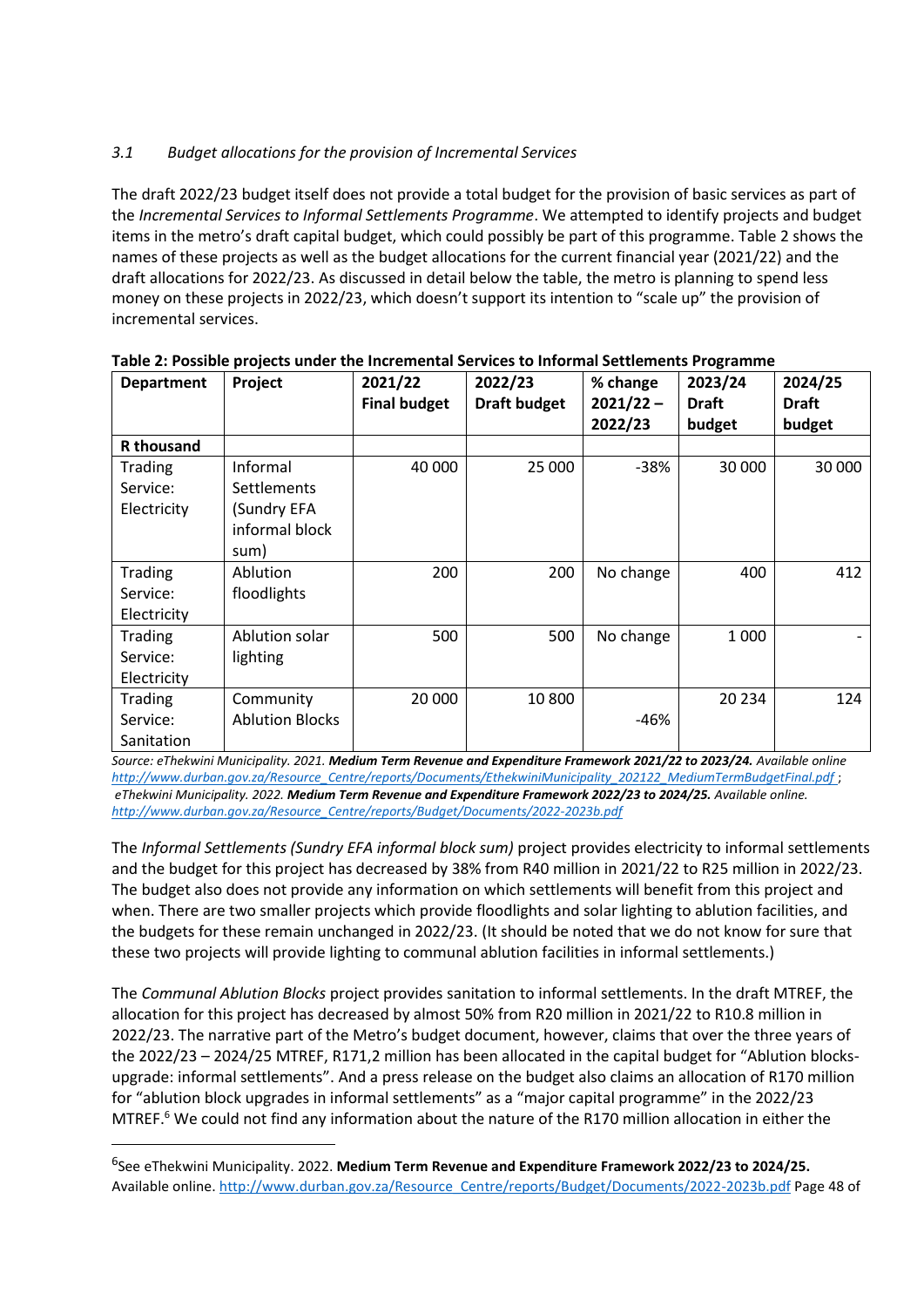press release or the budget document. The budget also does not provide information on which settlements will benefit from any allocation for the provision or upgrading of communal ablution blocks or when such upgrading will take please.

# *3.2 Budget allocations for the maintenance and repairs of taps and toilets in informal settlements*

As indicated above, the poor state of repairs and maintenance makes the basic services backlog even worse than it is. It is therefore of some concern that the budget does not provide any information on how much money has been set aside for the maintenance and repairs of taps, toilets and ablution blocks in informal settlements. In fact, it is unclear if the Metro ringfences any share at all of its maintenance and repairs budget for informal settlements.

The draft budget provides estimates of how much of the water and sanitation operating budgets has been set aside for maintenance and repairs generally (all areas, not just informal settlements). Table 3 shows that in 2022/23 the allocation from the water operating budget has decreased by 4% from R400 million to R383 million, while the allocation from the sanitation operating budget has decreased by 9% from R222 million to R202 million. This reduction confirms our concerns about repairs and maintenance in informal settlements and the rest of the Metro.

### **Table 3: Budget allocations for maintenance and repairs in the water and sanitation operating budgets**

| 2021/22             | 2022/23             |          |
|---------------------|---------------------|----------|
| <b>Final budget</b> | <b>Draft budget</b> | % change |
| 400                 | 383                 | $-4.25%$ |
| 222                 | 202                 | $-9%$    |
|                     |                     |          |

*Source: eThekwini Municipality. 2021. Medium Term Revenue and Expenditure Framework 2021/22 to 2023/24. Available online [http://www.durban.gov.za/Resource\\_Centre/reports/Documents/EthekwiniMunicipality\\_202122\\_MediumTermBudgetFinal.pdf](http://www.durban.gov.za/Resource_Centre/reports/Documents/EthekwiniMunicipality_202122_MediumTermBudgetFinal.pdf%20Pages%2039,40%20of%20371)* Pages [39,40 of 371;](http://www.durban.gov.za/Resource_Centre/reports/Documents/EthekwiniMunicipality_202122_MediumTermBudgetFinal.pdf%20Pages%2039,40%20of%20371)

*eThekwini Municipality. 2022. Medium Term Revenue and Expenditure Framework 2022/23 to 2024/25. Available online. [http://www.durban.gov.za/Resource\\_Centre/reports/Budget/Documents/2022-2023b.pdf](http://www.durban.gov.za/Resource_Centre/reports/Budget/Documents/2022-2023b.pdf)* Pages 38,39 of 334

*Note:* The budget document only provides estimates for the 2022/23 year, and not for the other 2 years of the 2022/23-2024/25 MTREF period, or a full year forecast for 2021/22. The 2021/22 allocation is from that year's final budget.

The Metro also provides an estimate of how much is being spent on repairs and maintenance by asset class (a standard measure across all municipalities). According to this classification, the Metro is planning to spend the same on the repairs and maintenance of both water supply and sanitation infrastructure in 2022/23 as it did in 2021/22. Its overall maintenance budget is set to decrease by 4%, but we welcome the fact that the budgets for water supply and sanitation infrastructure are not negatively impacted by the overall decrease.

According to the National Treasury guideline, municipalities should budget 8% of the value of their PPE for maintenance and repairs of infrastructure.<sup>7</sup> Table 4 shows that in 2021/22 the Metro budgeted 6.7% of the value of its PPE, but as a result of the decrease in its overall repairs and maintenance budget, this share is set to decrease to 6.2% in 2022/23. While not meeting the benchmark, this percentage is higher than in most other metros.

<sup>334</sup> and [http://www.durban.gov.za/Resource\\_Centre/new2/Pages/City%E2%80%99s-capital-budget-to-emphasise](http://www.durban.gov.za/Resource_Centre/new2/Pages/City%E2%80%99s-capital-budget-to-emphasise-economic-development.aspx)[economic-development.aspx](http://www.durban.gov.za/Resource_Centre/new2/Pages/City%E2%80%99s-capital-budget-to-emphasise-economic-development.aspx)

<sup>7</sup> See<http://mfma.treasury.gov.za/Circulars/Pages/Circular71.aspx>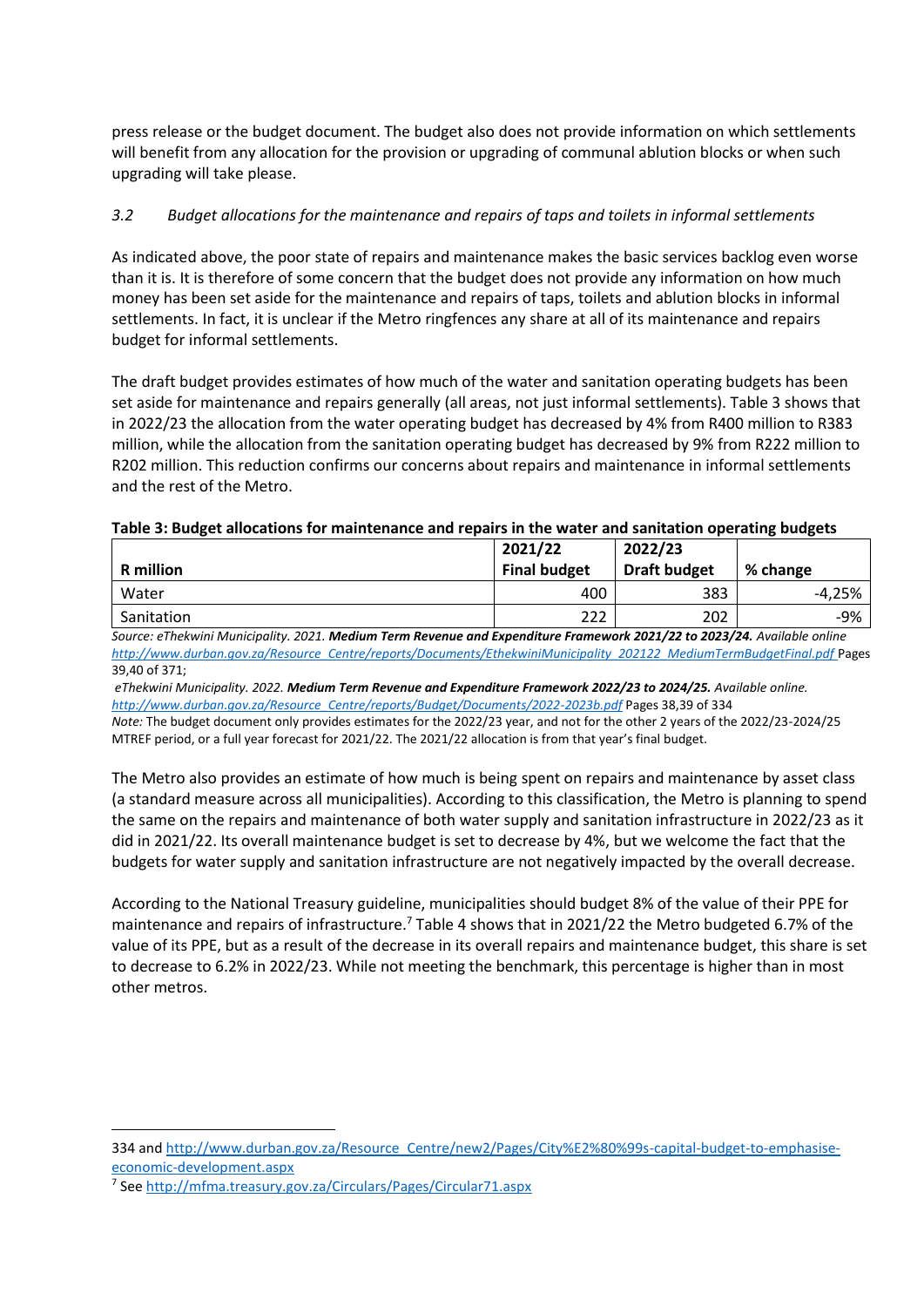|                                      |         |         | . .      |         |         |
|--------------------------------------|---------|---------|----------|---------|---------|
| <b>R</b> million                     | 2021/22 | 2022/23 | % change | 2023/24 | 2024/25 |
| Water Supply Infrastructure          | 380     | 380     | 0%       | 407     | 435     |
| Sanitation Infrastructure            | 354     | 353     | 0%       | 360     | 367     |
| <b>Total Repairs and Maintenance</b> | 3693    | 3 5 5 1 | -4%      | 3 9 1 4 | 4 1 0 9 |
|                                      |         |         |          |         |         |
| Repairs and Maintenance as % of PPE  | 6.7%    | 6.2%    |          | 6.6%    | 6.7%    |

### **Table 4: Repairs and Maintenance by Asset Class (water and sanitation only)**

*Source: eThekwini Municipality. 2022. Medium Term Revenue and Expenditure Framework 2022/23 to 2024/25. Available online. [http://www.durban.gov.za/Resource\\_Centre/reports/Budget/Documents/2022-2023b.pdf](http://www.durban.gov.za/Resource_Centre/reports/Budget/Documents/2022-2023b.pdf)* Page 96 of 334

### *3.3 Refuse removal*

The budget doesn't tell us whether, or how much, money has been set aside for refuse removal in informal settlements. As indicated above, the Metro also doesn't acknowledge that there is a backlog in the delivery of refuse removal services to informal settlements.

The budget does provide an allocation for refuse removal bags, but it does not specify how much of this allocation is for the provision of refuse bags to informal settlement residents specifically. It is also concerning that the overall budget for refuse removal bags has decreased by 18% from 2021/22 and 2022/23.

#### **Table 5: Budget allocations for refuse removal bags**

|                     | 2021/22             | 2022/23             | % change |
|---------------------|---------------------|---------------------|----------|
| <b>R</b> million    | <b>Final budget</b> | <b>Draft budget</b> |          |
| Refuse removal bags | 94                  | フフ                  | $-18%$   |

Source: eThekwini Municipality. 2021. Medium Term Revenue and Expenditure Framework 2021/22 to 2023/24. *Available online*

*[http://www.durban.gov.za/Resource\\_Centre/reports/Documents/EthekwiniMunicipality\\_202122\\_MediumTermBudgetFinal.pdf](http://www.durban.gov.za/Resource_Centre/reports/Documents/EthekwiniMunicipality_202122_MediumTermBudgetFinal.pdf%20Page%2087%20of%20371)* Page [87 of 371;](http://www.durban.gov.za/Resource_Centre/reports/Documents/EthekwiniMunicipality_202122_MediumTermBudgetFinal.pdf%20Page%2087%20of%20371) 

*eThekwini Municipality. 2022. Medium Term Revenue and Expenditure Framework 2022/23 to 2024/25. Available online. [http://www.durban.gov.za/Resource\\_Centre/reports/Budget/Documents/2022-2023b.pdf](http://www.durban.gov.za/Resource_Centre/reports/Budget/Documents/2022-2023b.pdf%20Page%2077%20of%20334)* Page 77 of 334

*Note: The draft budget document only provides an estimate for the 2022/23 year, and not for the other 2 years of the 2022/23- 2024/25 MTREF period. The draft budget also doesn't provide a full-year forecast estimate for 2021/22 and the 2021/22 allocation is taken from the final 2021/22 budget.* 

#### *3.4 Allocations for specific areas in the Human Settlements and the Engineering capital budgets*

As discussed above, the Housing Upgrading Programme and the Incremental Services Programme are responsible for the delivery of basic services to informal settlements. While other departments, such as those in Trading Services (Electricity, Water, Sanitation and Refuse Removal) are responsible for the delivery of some of the services, the narratives in the draft IDP and budget indicate that the main implementing department is the department of Human Settlements, Engineering and Transport Authority, specifically the units responsible for Human Settlements and possibly Engineering.

The capital budget of the Human Settlements Unit includes all human settlements projects, and it therefore also includes allocations for functions such as the provision of rental housing, title deeds and management of other infrastructure. The capital budget of the Engineering Unit seems to include amongst other things the provision of roads and stormwater. We have seen in Section 2 above that basic road networks and footpaths with storm water controls are included in the package of incremental services to informal settlements, and that is why we think the unit might also be responsible for the delivery of incremental services.

But capital budgets of the Human Settlements and Engineering Units do not provide separate budgets for the different functions that they are responsible for. Most of the project names include a reference to a specific